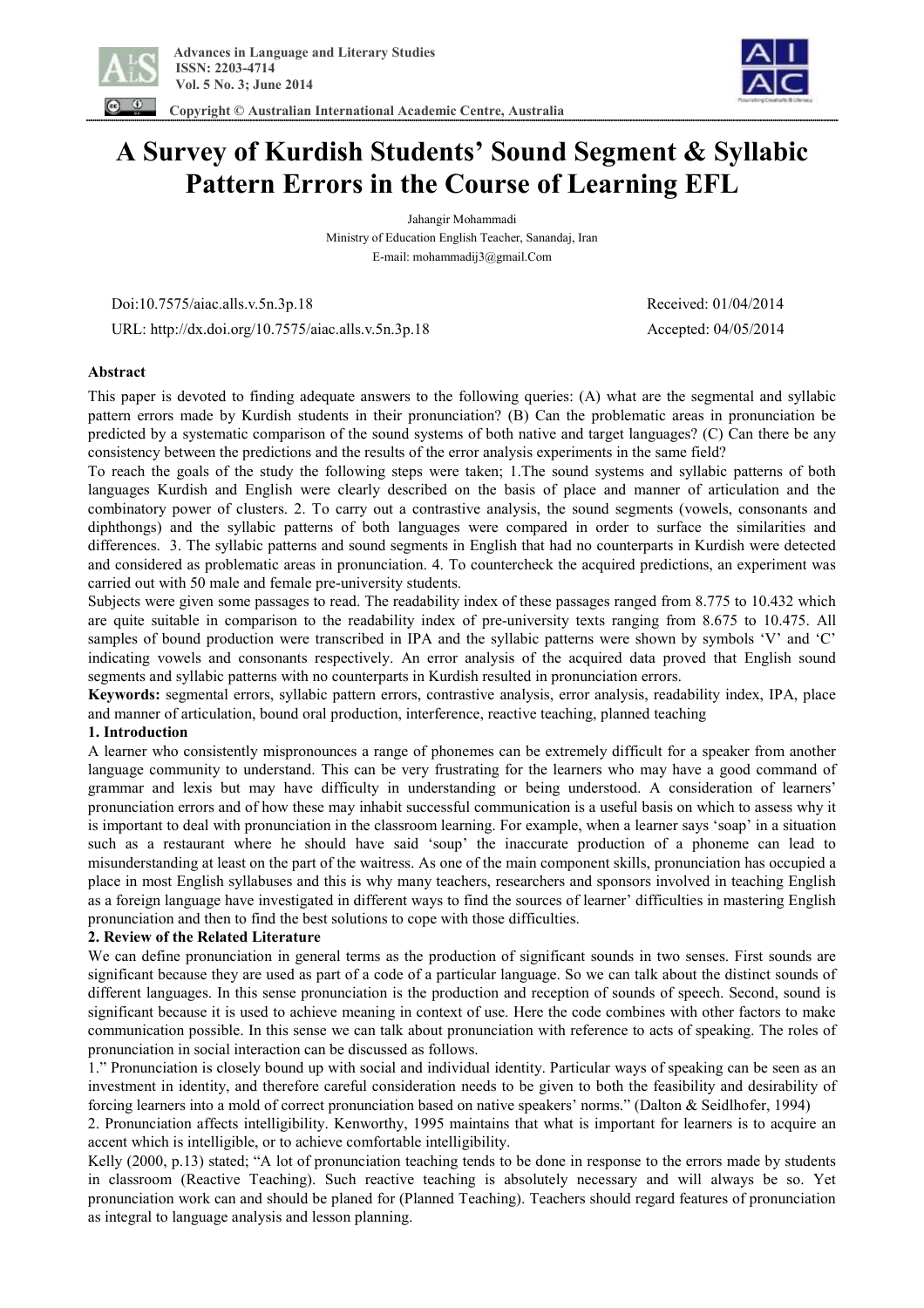Kelly (2000) has divided sample lessons, in regard to pronunciation, into three main types :(A) Integral lessons, in which pronunciation forms an essential part of the language analysis, planning process and the language presentation and practice within the lessons.

(B) Remedial or reactive lessons, where a pronunciation difficulty, which arises in the classroom, is dealt with there and then, in order to facilitate the successful achievement of classroom tasks.

(c)Practice lesson, in which a particular feature of pronunciation is isolated and practiced for its own sake, forming the main focus of a lesson period.

# *2.1 Contrastive phonology*

Eliasson, (1989) claims that contrastive phonology compares phonological properties of two languages in order to determine areas in phonological system of one language which may create learning difficulties for speakers of the other language. Kohler (1984) also believes that the aim of contrastive phonology seems to be straight forward and logical: it is to analyze the differences in sound structure between languages and thus lay the foundation for a systematic and illuminating error analysis and correction of pronunciation in foreign language learning. Yarmohammadi (1996) defines contrastive phonology as a process of comparing and contrasting the phonological systems of languages to formulate their differences and similarities. He also believes that Eliasson's & Kohler's definitions entail that in a pedagogical (or applied) contrastive analysis differences between the two systems are emphasized and similarities are somewhat put aside.

"Contrastive analysis was more successful in phonology than other areas of language studies "(Keshavarz, M.H. 1999). Richard, 1971 also provides the same kind of claim: "On the phonological level even the severest critics of contrastive analysis hypothesis acknowledge the predictive validity of this discipline". As Krezeszowski (1990) states by referring to Halide et al (1964) "a classical contrastive analysis consists of three steps, not always clearly distinguishable in the analysis itself but always tacitly assumed: (1) Description; (2) Juxtaposition; and (3) Comparison.

## *2.2 Phonological Errors*

According to Keshavarz (1999) one of the obvious cases of mother tongue interference is in the area of pronunciation. Learners tend to transfer the pronunciation features of their native language to the sound system of the target language. Four major types of phonological errors are as follow: (A) Errors may be due to lack of certain target language phonemes (vowels and consonants) in the learner's mother tongue. (B) Errors caused by differences in the syllabic structures of two languages. (C) Another source of errors is spelling pronunciation of words i.e. learners tend to pronounce words as they are spelled. (D) The fourth source of pronunciation errors is the problem of silent letters i.e. in English; certain letters are spelled out but not pronounced. This may cause errors as EFL learners tend to pronounce these silent letters. In this study phonological errors due to the lack of certain target language phonemes (vowels and consonants) in the learners' mother tongue and also errors caused by the differences in the syllabic structure of the two languages (Kurdish& English) were investigated. In so doing the outcomes of the contrastive analysis of these languages were taken into consideration.

*2.3 Related studies in this area* 

(a) A contrastive phonological analysis of English and Persian by Dr. Lotfollah Yarmohammadi (1996).

(b) An article on pronunciation problems of Iranian students learning English by Dr. Akbar Mirhassani published in IRAL, VOL. XXI/4. November 1983.

(c) An article on the phonological system and syllabic patterns of Kurdish in Sanandaj by Dr. Gholam Hossein Karimi Doostan (1372).s

(d) A survey of the phonological errors made by Iranian students in their speech by Mahbuobeh Asasi as a thesis for partial fulfillment of the requirements for a degree of Masters of Arts on November 22, 1985.

## **3. Method**

## *3.1 Subjects*

Fifty pre-university students who were native speakers of Kurdish participated as subjects in this study. They were chosen randomly from two pre-university centers in Kamyaran which is located in Kurdistan Province. Twenty five students were female and the other twenty five were chosen from among male students. The subjects were homogeneous as far as their first term English exam was concerned. The age range of subjects was from 18 to 20 and they all took part quite interestingly and cooperatively in this study.

## *3.2 Instrumentation*

The instrumentation used in this study was a bound oral production test including different passages to be read aloud by subjects. Some of the passages were taken from Preparatory English Course books one and two while the other passages were taken from "Bridging the Gap" published by Educational Measurement and Evaluation Organization with the readability index ranging from 8.755 to 10.432 which corresponded to the readability index of pre-university texts. In order to record their pronunciation, each student was asked to read some paragraphs aloud while his voice was recorded. Having obtained samples of bound oral production, they were phonologically transcribed in IPA. To investigate the syllabic pattern production, subjects' pronunciation was also transcribed using symbols "V" and "C" to represent vowels and consonants respectively.

## *3.3 Procedure*

Since this study was carried out within the frameworks of contrastive analysis and error analysis, the following steps were taken to reach the ultimate goal of this study:

Firstly, the sound systems of English and Kurdish were clearly described on the basis of the place & manner of articulation and the combinatory power of the sound clusters.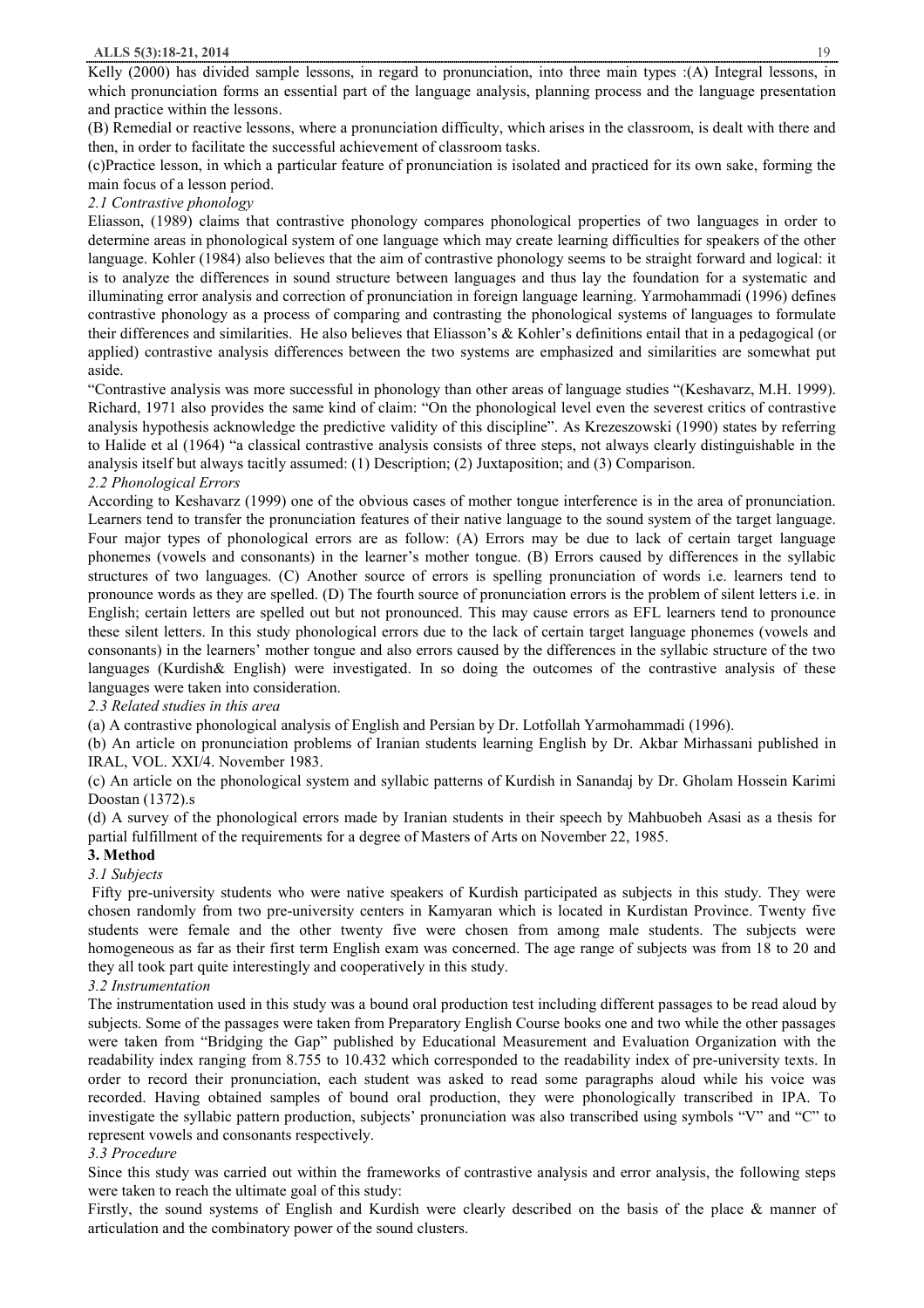Secondly, to carry out a contrastive analysis, the phonological segments and the syllabic patterns of the two languages under investigation were compared carefully.

Third, the English phonological segments and syllabic patterns that have no counterpart in Kurdish were detected and predicted as problematic zones in speech.

Fourth, to countercheck the predicted outcomes, an experiment was carried out with fifty pre-university male and female students. They read aloud some passages while their pronunciation was recorded. In this way, samples of bound oral production were collected.

Fifth, all the oral samples were phonologically transcribed in IPA and the syllabic patterns produced by Kurdish students were shown using symbols "V" and "C".

Finally, on the basis of the acquired data, an error analysis was carried out. The phonological errors were detected, analyzed and computed to give a hierarchy of errors. The goal was to detect whether the outcomes of the contrastive analysis match the predictions or not.

*3.4 Data analysis and interpretation* 

Ψé

The descriptive statistics applied in the analysis of the data indicated the frequency occurrence of the sound segments and syllabic pattern errors do to their sources (causal factors). The overall results showed that the subjects committed 754 pronunciation errors. 302 errors due to the interference of mother tongue sound segments, 209 due to the spelling pronunciation of words, 83 due to the problem of silent letters and 160 syllabic structure errors due to the differences in the syllable structures of Kurdish and English. We can compute the overall frequencies of errors due to interference of mother tongue (Kurdish) as 462 errors i.e. %61.27 of the overall students' pronunciation errors.

To compute the CHI- Square, the nominal data was summarized and put into a table with two levels for the dependent variable and four levels for the independent variable.

| Table 1. Observed Frequencies |                               |       |       |       |            |
|-------------------------------|-------------------------------|-------|-------|-------|------------|
| Pronunciation                 | x*                            | xř    | x*    | x*    | Row totals |
| ŲΤ                            | 44                            | 38    | 28    | 34    | 144        |
| $Y^{\mathbb{X}}$              | 6                             | 12    | 22    | 16    | 56         |
| Column totals                 | 50                            | 50    | 50    | 50    | $N = 200$  |
|                               | $n^{l}$                       | $n^2$ | $n^3$ | $n^4$ |            |
|                               | Table 2. Expected Frequencies |       |       |       |            |
| Pronunciation                 | x.                            | x"    | x     | x°    |            |
| y1                            | 26                            | 26    | 26    |       | 26         |

 $x^2$  = 35.55 and since in this experiment, there are two rows and four columns, the degree of freedom is three **(df**=3).

11.2 11.2 11.2 11.2

|       | Critical |  |  |
|-------|----------|--|--|
| 35.55 | 81<br>┓  |  |  |

The ultimate goal of this study was to find adequate answer to the following questions.

1. Is there any interference of Kurdish sound segments and syllabic patterns in the course of learning English by Kurdish students regarding their pronunciation?

2. Is there any consistency between the predictions of contrastive analysis of Kurdish and English sound segments and syllabic patterns and the results of error analysis in the same field?

Based on the above mentioned questions the following null hypotheses were proposed:

1. There is no interference of Kurdish sound segments and syllabic patterns in the course of learning English by Kurdish students regarding their pronunciations.

2. There is no consistency between the predictions of contrastive analysis of Kurdish and English sound segments and syllabic patterns and the results of error analysis in the same field.

Since  $\alpha = .05$  has been set for rejecting the null hypotheses and  $\pi^2 = 35.55$ , the null hypothesis of no interference of Kurdish sound segments and syllabic patterns in learning English is definitely rejected. It also proves the consistency between the predictions of contrastive analysis of Kurdish and English sound segments and syllabic patterns and the results of error analysis in the same field.

#### **4. Conclusion and Implications**

The results indicated that there were similarities between the sound systems of Kurdish and English concerning the vowels, consonants and their clusters. Some sound segments in English had no counterparts in Kurdish and vice versa. The English phonemes with no counterparts in Kurdish were predicted to result in pronunciation errors, which were experimentally supported.